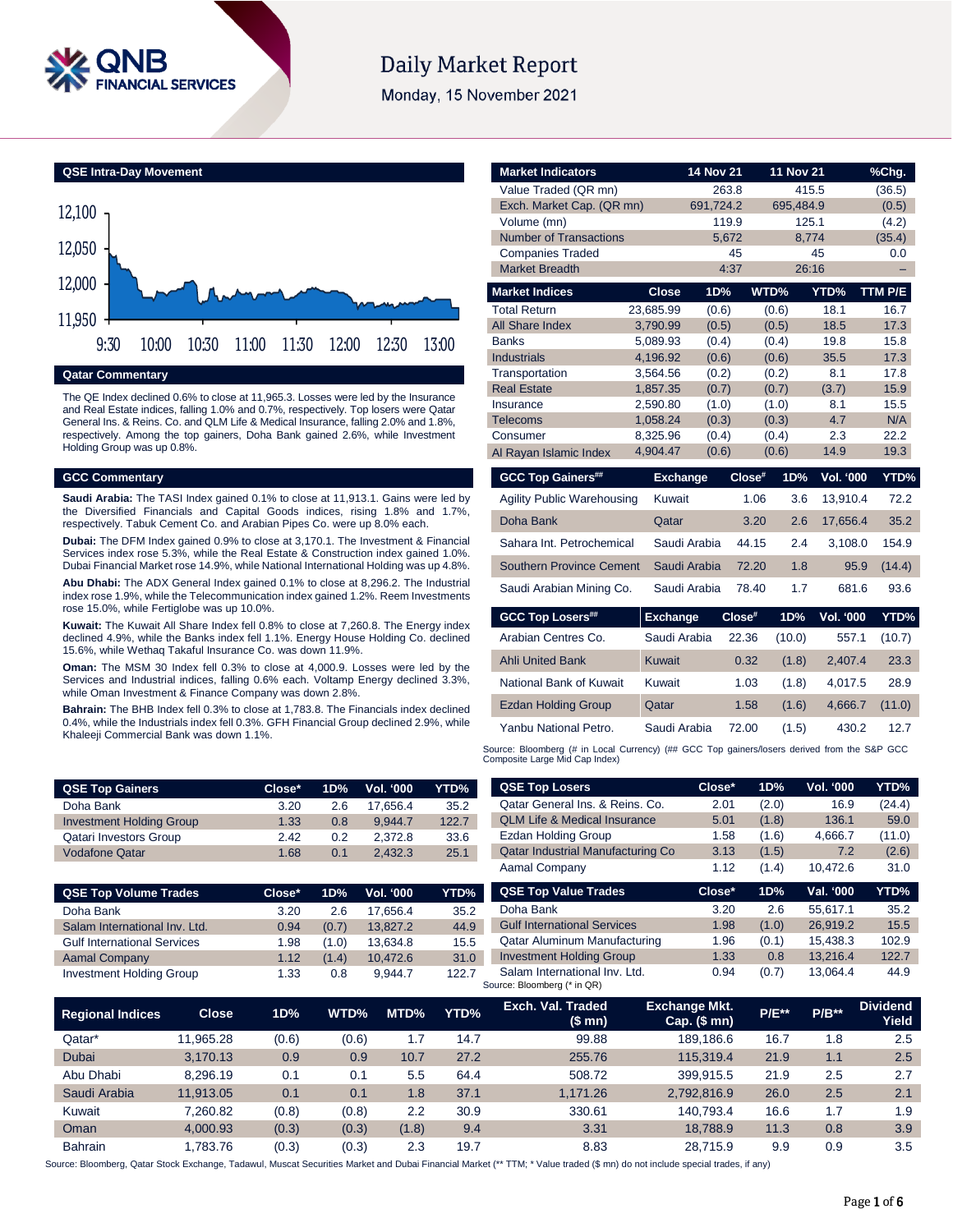# **Qatar Market Commentary**

- The QE Index declined 0.6% to close at 11,965.3. The Insurance and Real Estate indices led the losses. The index fell on the back of selling pressure from Arab shareholders despite buying support from Qatari, GCC and foreign shareholders.
- Qatar General Ins. & Reins. Co. and QLM Life & Medical Insurance were the top losers, falling 2.0% and 1.8%, respectively. Among the top gainers, Doha Bank gained 2.6%, while Investment Holding Group was up 0.8%.
- Volume of shares traded on Sunday fell by 4.2% to 119.9mn from 125.1mn on Thursday. Further, as compared to the 30-day moving average of 200.1mn, volume for the day was 40.1% lower. Doha Bank and Salam International Inv. Ltd. were the most active stocks, contributing 14.7% and 11.5% to the total volume, respectively.

| <b>Overall Activity</b>        | Buy %* | Sell %*  | Net (QR)         |
|--------------------------------|--------|----------|------------------|
| Qatari Individuals             | 49.02% | 53.93%   | (12, 949, 797.8) |
| <b>Qatari Institutions</b>     | 24.51% | 19.19%   | 14,022,215.7     |
| Qatari                         | 73.53% | 73.12%   | 1,072,418.0      |
| <b>GCC Individuals</b>         | 0.29%  | 0.75%    | (1,212,165.4)    |
| <b>GCC</b> Institutions        | 1.19%  | 0.58%    | 1,598,139.2      |
| <b>GCC</b>                     | 1.48%  | 1.33%    | 385,973.8        |
| Arab Individuals               | 13.94% | 17.02%   | (8, 115, 594.7)  |
| <b>Arab Institutions</b>       | 0.00%  | $0.00\%$ |                  |
| Arab                           | 13.94% | 17.02%   | (8, 115, 594.7)  |
| <b>Foreigners Individuals</b>  | 3.36%  | 3.32%    | 99,325.9         |
| <b>Foreigners Institutions</b> | 7.70%  | 5.21%    | 6,557,877.0      |
| <b>Foreigners</b>              | 11.06% | 8.53%    | 6,657,202.9      |

Source: Qatar Stock Exchange (\*as a % of traded value)

# **Earnings Releases**

#### **Earnings Releases**

| <b>Company</b>                           | <b>Market</b>  | <b>Currency</b> | Revenue (mn)<br>3Q2021 | % Change<br>YoY | <b>Operating Profit</b><br>(mn) 3Q2021 | % Change<br>YoY          | <b>Net Profit</b><br>(mn) 3Q2021 | % Change<br>YoY |
|------------------------------------------|----------------|-----------------|------------------------|-----------------|----------------------------------------|--------------------------|----------------------------------|-----------------|
| Emirates Insurance Co.                   | Abu Dhabi      | <b>AED</b>      | 276.9                  | 18.8%           | -                                      |                          | 25.4                             | $-26.0%$        |
| Al Buhaira National Insurance<br>Company | Abu Dhabi      | <b>AED</b>      | 226.5                  | $-3.7%$         |                                        | -                        | 7.3                              | $-45.4%$        |
| Sharjah Insurance Company                | Abu Dhabi      | <b>AED</b>      | 5.0                    | $-46.9%$        |                                        | $\overline{\phantom{a}}$ | 1.1                              | $-62.3%$        |
| <b>Sharjah Group</b>                     | Abu Dhabi      | <b>AED</b>      | 2.4                    | $-15.7%$        |                                        |                          | 0.8                              | $-34.6%$        |
| National Takaful Company                 | Abu Dhabi      | <b>AED</b>      | 84.5                   | 70.0%           | -                                      | $\overline{\phantom{0}}$ | 0.6                              | $-46.3%$        |
| Dana Gas                                 | Abu Dhabi      | <b>AED</b>      | 315.0                  | 66.7%           |                                        | $\overline{\phantom{0}}$ | 514.0                            | N/A             |
| Methag Takaful Insurance Company*        | Abu Dhabi      | <b>AED</b>      | 221.7                  | 14.1%           | $\overline{\phantom{a}}$               | $\overline{\phantom{a}}$ | (16.4)                           | N/A             |
| <b>Esterad Investment Company</b>        | <b>Bahrain</b> | <b>BHD</b>      | 0.6                    | 44.2%           |                                        | -                        | 0.3                              | 78.6%           |
| National Hotels Company                  | <b>Bahrain</b> | <b>BHD</b>      | 1.3                    | 69.8%           |                                        | $\overline{\phantom{0}}$ | 0.1                              | N/A             |

Source: Company data, DFM, ADX, MSM, TASI, BHB. (\*Financial for 9M2021)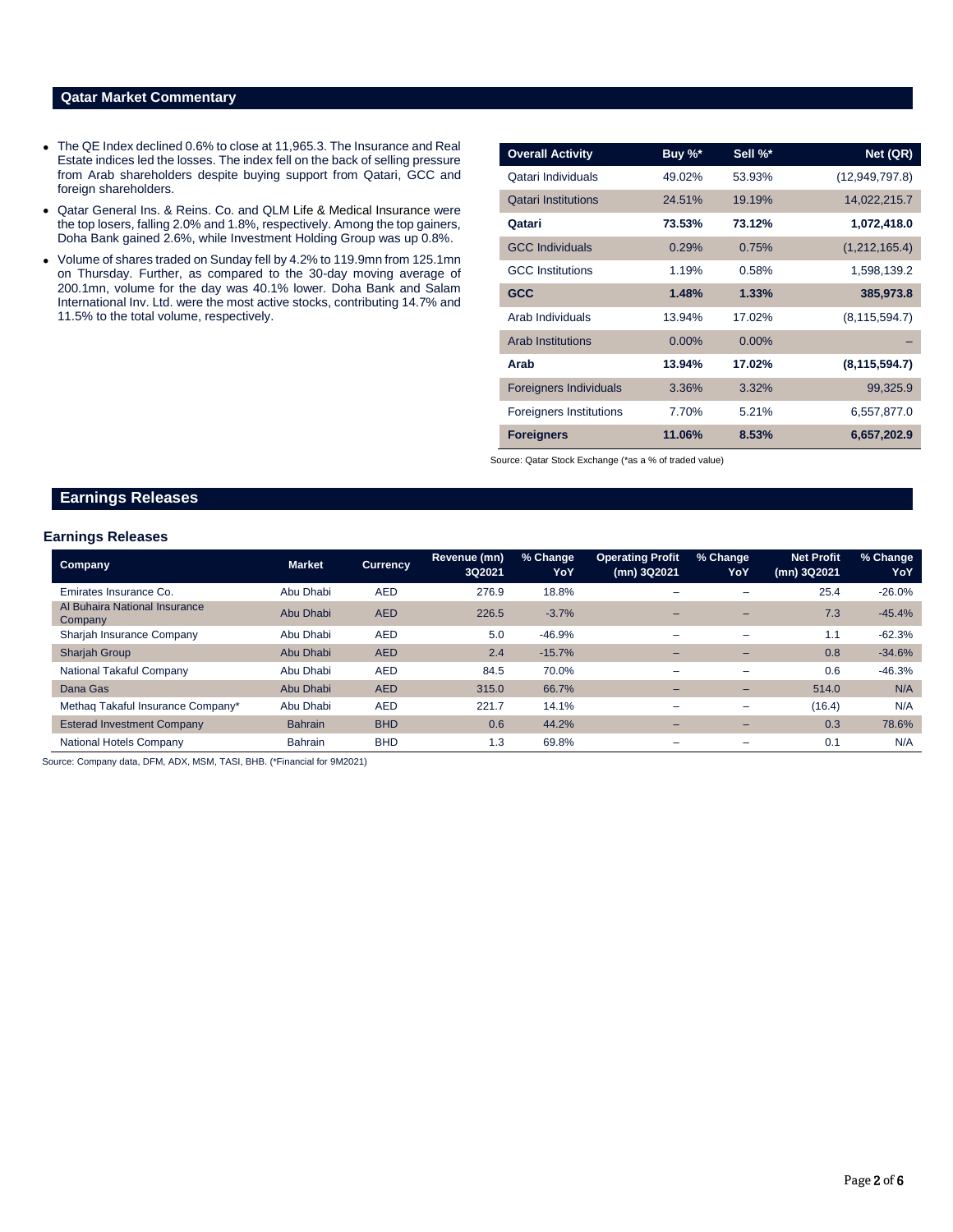### **News**

# **Qatar**

- **IGRD signs a share swap contract in the acquisition of Elegancia Group LLC. –** Investment Holding Group (IGRD) announced that it has, as part of its acquisition of Elegancia Group LLC, has signed a share swap contract with the sellers of the shares of Elegancia Group LLC, bearing in mind that this contract does not result in any legal effect until after obtaining the approval of the Qatar Financial Markets Authority and all the regulatory authorities and the shareholders of the Investment Holding Group in an extraordinary general assembly. The group will follow and implement all laws and instructions issued by the Qatar Financial Markets Authority, Qatar Stock Exchange and all the competent regulatory authorities, obtain all necessary approvals from authorities and the approval of the group's extraordinary general assembly, and disclose any developments as soon as they occur. (QSE)
- **Al Faleh Educational Holding opens nominations for its board membership 2021 –** Al Faleh Educational Holding announced the opening of nominees for the board memberships, for the period 2021 to 2024. Applications will be accepted starting from November 14, 2021 till 03:30 PM of November 18, 2021. (QSE)
- **Al Waseelah eyes listing on QSE –** UK-based Islamic securitization and issuance platform Al Waseelah is planning to enter Qatari market. Al Waseelah is in talks to list on Qatar Stock Exchange and register on Qatar Financial Centre (QFC), said a top official of the company. "We established Al Waseelah in 2019 which is an Islamic issuance platform which uses English law as jurisdiction. It has the capability to issue sukuk and we have listing on Frankfurt Stock Exchange and Al Waseelah can issue notes in any major currency. We currently have three sukuks and we are in conversation with QFC to bring Al Waseelah offering to QFC and list on the Qatar Stock Exchange," said Asim Khan, CEO, Khalij Group in UK while speaking during a webinar on Islamic Fintech Practices. Al Waseelah is an award-winning leader in the origination and structuring of Sukuk. It is the first independent UK-based Islamic securitization and issuance platform. (Peninsula Qatar)
- **GWCS reveals lineup of experts for 'Getting You in the Game' forum –** Gulf Warehousing Company (GWCS), the Official Host Nation Logistics Provider of the 2022 FIFA World Cup, has revealed a panel of top industry experts for the upcoming 'Getting You in the Game' virtual forum. Logistics industry titans will gather in Doha on November 16 to tackle the complex issue of the logistics behind mega-events, such as global sporting competitions, in addition to discussing regional trends and transformation. FIFA's head of Event Logistics, Jose Dhooma, will kick off the virtual forum with a keynote. The forum will feature two panels and two workshops. (Gulf-Times.com)
- **Barwa Real Estate is Platinum Sponsor of 57th ISOCARP congress –** Barwa Real Estate Group has provided Platinum Sponsorship for the 57th Congress of the International Society of City and Regional Planners (ISOCARP), one of the most important annual global events in the sphere of urban planning and the future of cities. The event, hosted in Doha and organized by the Ministry of Municipality (MM) in co-operation with the ISOCARP, was held under the theme Planning Unlocked: New Times, Better Places, Stronger Communities. (Gulf-Times.com)
- **Qatar's CPI inflation increases 4.28% YoY in October –** Qatar's cost of living, based on consumer price index (CPI) inflation, shot up 4.28% YoY in October 2021, mainly on costlier food, transport and recreation, according to the official statistics.

The country's CPI inflation increased 1.34% MoM this October as there was higher expenses towards food and restaurants, according to the Planning and Statistics Authority (PSA). Qatar's core inflation continued to increase faster than the general CPI YoY and MoM in October 2021. Food and beverages, which has a weight of 13.45% in the CPI basket, witnessed 4.17% and 1.4% expansion on yearly and monthly basis respectively in October 2021. The index of transport, which has a 14.59% weight, was seen surging 9.56% YoY and 0.05% on monthly basis in October 2021. The sector has the direct linkage to the dismantling of the administered prices in petrol and diesel as part of the government measures to lower the subsidies. In October 2021, the price of super, premium gasoline and diesel witnessed 57.69%, 60% and 69.57% gains YoY respectively. However, on a monthly basis, the price of super and premium was seen flat whereas that of diesel rose 5.41%. The CPI of October 2021 excluding "housing, water, electricity, gas and other fuels, surged 6.24% and 1.55% YoY and MoM respectively. The index of housing, water, electricity and other fuels – with a weight of 21.17% in the CPI basket – saw a 3.58% plunge on yearly basis even as it was up 0.42% on a monthly basis this October. (Gulf-Times.com)

- **QCB issues government debt instruments worth QR3.35bn –** Qatar Central Bank (QCB) issued government debt instruments worth QR3.35bn for five and seven years. According to an official statement, the new issuance was distributed between local sukuk worth QR1bn for five years, and bonds worth QR2.35bn in two tranches, the first due on November 11, 2026, and the second in November 2028. The Qatar Central Bank's outstanding balance of Islamic sukuk rose to QR47.73bn, while the outstanding balance of local bonds reached QR70.5bn, and short-term treasury bills reached QR3bn. It is noteworthy that the Qatar Central Bank last October local bonds and sukuk amounting to QR550mn. The Qatari Central Bank had issued local bonds and sukuk worth QR15bn for 5 and 7 years terms last September. (Bloomberg)
- **85% of real estate transactions are "small deals" in October –** The total value of real estate transactions registered in the State of Qatar during the month of October reached 1.64 billion riyals, a monthly decrease of 45% compared to last September, while last month witnessed the implementation of 428 real estate transactions, with a monthly decrease of 15%, according to the data of the weekly real estate bulletins issued by the Department of Real estate registration at the Ministry of Justice for the period from 3 to 31 October last. (Bloomberg)
- **Doha named Unesco 'City of Design' –** Qatar's capital city of Doha has been named as a Unesco 'City of Design', joining 246 global cities in the Unesco Creative Cities Network (UCCN), which highlights the creativity of its members in seven areas: crafts & folk art, design, film, gastronomy, literature, media arts and music. The UCCN promotes cooperation among cities that have identified creativity as a strategic factor for sustainable urban development. Under the auspices of Qatar Museums and in cooperation with local partners, the Ministry of Municipality, Qatar National Committee for Education, Culture and Science, Qatar Business Incubation Centre and other national bodies and institutions, have joined efforts in supporting Qatar towards developing a sustainable infrastructure. (Gulf-Times.com)
- Page 3 of 6 **FIFA World Cup 2022 to impact Qatar's wellness industry positively –** Hosting of the FIFA World Cup Qatar 2022 will have a positive impact on Qatar's wellness industry, said a senior official of Zulal Wellness Resort. The resort, which is now open and hosting guests, is expecting to attract guests from across the globe. "The holding of the 2022 World Cup in Qatar is already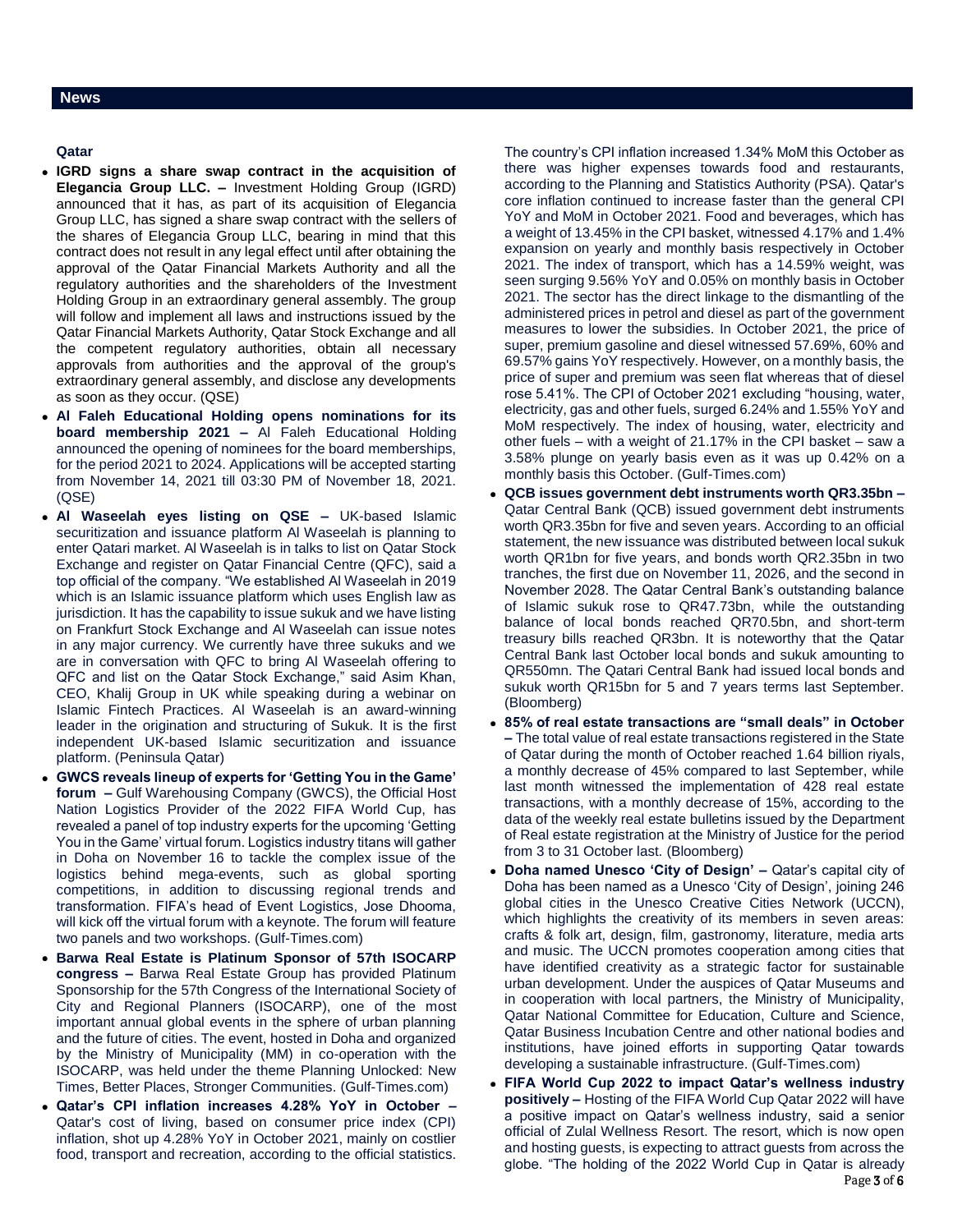generating an abundance of international exposure to the country. We believe this will have a direct impact on the wellness industry, since the sports and wellness industries are tied very closely in their focus on physical fitness and health," Daniele Vastolo, GM of Zulal Wellness Resort told The Peninsula. "We expect this to attract a significant number of visitors to Zulal, especially since our fitness and physiotherapy offering is extremely relevant for the visiting athletes as well as for people looking to reinvigorate their own wellness journey," he added. (Peninsula Qatar)

- **Heisey: Boeing delivers 30 787-8 and seven 787-9 aircraft to Qatar Airways –** Boeing has delivered 30 787-8 and seven 787- 9 to national carrier Qatar Airways to date, says Boeing managing director (Commercial Marketing for Middle East and Africa) Randy Heisey. There is an outstanding order for an additional 23 787-9 airplanes, Heisey said. The 787 Dreamliner is a twin-aisle fuel efficient next generation airplane, which according to Boeing "allows airlines to profitably open new routes to fly people directly where they'd like to go in exceptional comfort." (Gulf-Times.com)
- **Al-Baker: Boeing 787 Dreamliner has 'important' role in Qatar Airways fleet –** Next generation aircraft Boeing 787 Dreamliner has an important role in the Qatar Airways fleet, said Qatar Airways Group Chief Executive, HE Akbar Al-Baker. "Today we celebrate the Boeing 787's 10th Anniversary, a next generation aircraft that has an important role in the Qatar Airways fleet," Al-Baker said. (Gulf-Times.com)
- **Ashghal completes works of five bus stations, hands over to MoT –** The Public Works Authority (Ashghal) has handed over five bus stations out of the total eight to the Ministry of Transport (MoT), with work underway to complete the rest next year. An Ashghal statement on Sunday explained that stations handed over to the MoT are at Al Sudan, Industrial Area, Al Wakra, Education City, and Lusail. (Gulf-Times.com) **International**
- **UK employers plan only modest pay rises, easing BoE inflation worries –** British private-sector employers expect to raise staff pay by an average of 2.5% over the next 12 months, well below the likely rate of inflation, according to a survey that could ease worries at the Bank of England about the risk of a wage-price spiral. The quarterly figures from the Chartered Institute of Personnel and Development (CIPD) suggested companies were taking only cautious steps to battle growing recruitment difficulties. The CIPD said the median annual pay settlement which private-sector employers plan to offer between September 2021 and the same month next year had risen to 2.5% from 2.2% in its previous quarterly survey, its highest since the summer of 2019. The BoE has said it is looking closely at the labor market as it considers whether to raise interest rates from their all-time, coronavirus-emergency low. The BoE forecast this month that consumer price inflation would peak at nearly 5% in the second quarter of next year. Public-sector employers planned a 1% pay rise, but the CIPD said the survey of more than 1,000 employers took place before finance minister Rishi Sunak announced last month that there would be more widespread
	- public-sector pay rises. The CIPD said the proportion of employers who reported hard-to-fill vacancies had jumped to 47% from 39% in its previous quarterly survey, while hiring intentions were the strongest since the survey began in its current form in late 2012. By contrast, a separate survey of 1,400 British businesses by Accenture and IHS Markit, also released on Monday, showed hiring intentions had fallen from a record high seen four months earlier, as businesses found it harder to recruit. Even so, hiring plans were still their second-strongest since June 2015. (Reuters)
- **Japan's economy shrinks more than expected as supply shortages hit –** Japan's economy contracted much faster than expected in the third quarter as global supply disruptions and fresh COVID-19 cases hit business and consumer spending, raising challenges for the new government's growth plans. While many analysts expect the world's third-largest economy to rebound in the current quarter, worsening global production bottlenecks pose increasing risks to the outlook. The economy shrank an annualized 3.0% in July-September after a revised 1.5% gain in the first quarter, preliminary gross domestic product (GDP) data showed on Monday, compared with a median market forecast for a 0.8% contraction. The weak GDP contrasts with more promising readings from other advanced nations such as the US, which saw its economy expand 2.0% in the third quarter on strong pent-up demand. On a QoQ basis, GDP fell 0.8% compared with market forecasts for a 0.2% decline. Prime Minister Fumio Kishida plans to compile a large-scale economic stimulus package worth "several tens of trillion Yen" on Friday, but some economists were skeptical about its impact on growth near-term. Consumption fell 1.1% in July-September from the previous quarter after a 0.9% gain in April-June. Capital expenditure also decreased 3.8% after rising a revised 2.2% in the previous quarter. Domestic demand shaved off 0.9% point to GDP growth. Exports lost 2.1% in July-September from the previous quarter as trade was hit by the chip shortages and supply-chain constraints. (Reuters)
- **China October industrial output rises 3.5% YoY –** China's industrial output grew 3.5% in October from the same period a year ago, accelerating from a 3.1% increase in September while retail sales growth picked up, official data showed. The industrial output growth beat expectations of a 3.0% year-on-year increase in a Reuters poll of analysts. Retail sales in October rose 4.9% compared to the same period last year. Analysts in the poll had expected them to grow 3.5% in October after rising 4.4% in September. Fixed asset investment rose 6.1% in the first 10 months from the same period a year earlier, compared with the 6.2% increase tipped by a Reuters poll and the 7.3% rise in January-September. Momentum is faltering in the world's second-largest economy with gross domestic product growth hitting its slowest pace in a year in the third quarter. (Reuters)
- **China's January-October property investment rises 7.2% YoY –** China's property investment grew 7.2% during January-October from a year earlier, easing from the 8.8% gain seen in the first nine months of the year. Property sales by floor area rose 7.3% during January-October from the same period a year earlier, compared with the 11.3% jump in the first nine months of the year, the National Bureau of Statistics (NBS) said in a statement. New construction starts measured by floor area fell 7.7% YoY in the first 10 months of 2021, a larger decline than the 4.5% drop in the first nine months period. Funds raised by China's property developers grew 8.8%, less than the 11.1% pickup in the first nine months of the year. (Reuters)

# **Regional**

 **Saudi Telecom Company to invest SR1.5bn expanding data centers –** Saudi Telecom Company, the biggest telecommunications company in the Middle East, will invest SR1.5bn to build the largest cloud-enabled data center in the region as the oil rich-kingdom seeks to become a center for digitalization, according to a spokesman for the company. STC, as the firm is known, is implementing the third phase of its datacenter program with a facility that has an allocated land area of more than 180,000 square meters, according to a statement. The Riyadh-based telecommunications company completed the first phase of the project in 2019 and the second phase is already in the final commissioning stage. STC's data-centers program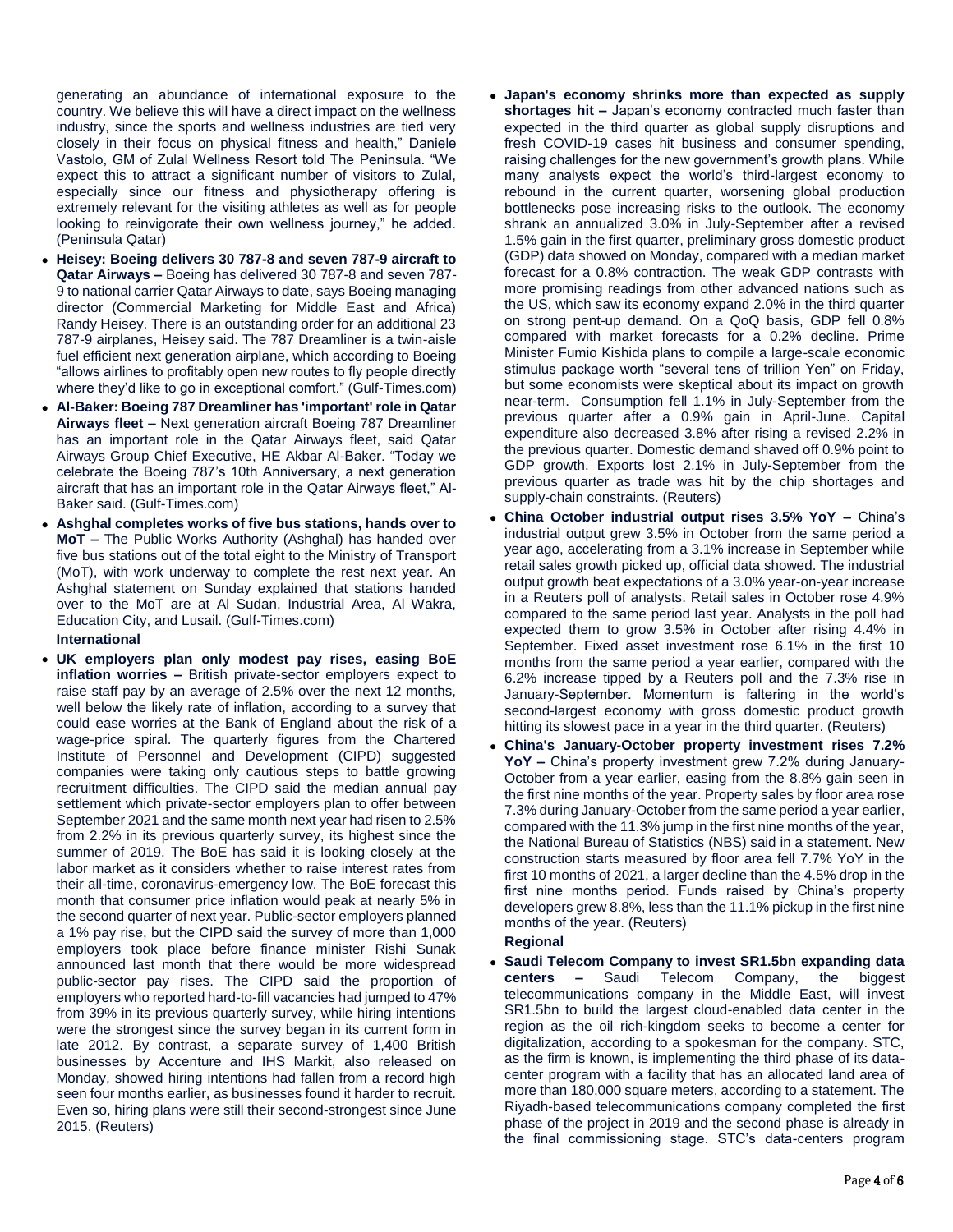consists of 16 data centers in six cities, the statement said. (Bloomberg)

- **Saudi Arabia's SAEI expects \$260mn profit from Honeywell global service center deal –** Honeywell has appointed Saudia Aerospace Engineering Industries (SAEI) to be the first authorized Honeywell service center in the Middle East with a global license, the companies announced on Sunday. The 10 year agreement sets out SAEI to provide inspection, repair, overhaul, and upgrades for the 131-9 APU models from its facility in Jeddah. Owners and operators of these aircrafts can now repair their units locally in the region, instead of sending them to facilities outside of the Middle East. (Zawya)
- **Central Bank of UAE to launch a new index for actual overnight funding transactions –** The Central Bank of the UAE (CBUAE) will publish a new index for actual overnight funding transactions denominated in UAE Dirham from 7th December 2021, named "DONIA" – Dirham Overnight Index Average, as part of the new Dirham Monetary Framework implementation plan. The objective of this new index is to provide market participants with data pertinent to the overall state of the actual interbank market, and to improve transparency in domestic money market activities. (Zawya)
- **Emirates Islamic closes \$500mn sukuk issuance –** Emirates Islamic, an Islamic financial institution based in the UAE, has closed a \$500mn five-year sukuk, or shariah-complaint bonds, at a profit rate of 2.082% per annum. The issue, which is part of its \$2.5bn Certificate Issuance Program, is rated A+ by Fitch, and is listed on NASDAQ Dubai and Euronext Dublin's Regulated Market, the financial institution said in a statement on Sunday. The order book came in at \$1.2bn, which was 2.4 times the issuance size. The strong demand, allowed the bank to tighten the spread on the sukuk by 25bps from initial guidance, resulting in a profit rate of 2.082% per annum, the bank said. (Zawya)
- **Israel's Elbit establishes a company in the UAE –** Elbit Systems Emirates will seek to foster long-term cooperation with the UAE Armed Forces, oversee customization of solutions to operational needs of end users and lead the transfer of technologies to local partners. (Bloomberg)
- **Dubai's IPO gambit adds \$2.3bn to bourse operator's value –** Dubai's aggressive moves to grab a piece of the red hot Middle Eastern IPO market have helped double the value of its exchange operator over two weeks. While Abu Dhabi and Riyadh drew in orders worth bilions of Dollars from marquee listings, Dubai was left behind. The new head of the city's financial market has announced a series of steps this month to help reverse that. A flurry of announcements since the start of the month have helped push Dubai Financial Market's market value to about AED17bn. Including Sunday's 10% rise, the shares have rallied 107% since November 1 after languishing for most of this year. (Bloomberg)
- **Dubai's Utility asks banks to pitch for multi-billion dollar IPO –** Dubai Electricity & Water Authority has invited banks to pitch for a role on an IPO that could value the utility at around \$25bn, people familiar with matter said. DEWA has named Moelis as an adviser on what will likely be the city's biggest listing yet, the people said. The company, owned by the Dubai government, will probably choose a mix of international and local banks, they said. (Bloomberg)
- **Abu Dhabi Yahsat included in MSCI's global indices –** Abu Dhabi's Al Yah Satellite Communications Company (Yahsat) said on Sunday that MSCI Inc, a leading provider of research-based indexes and analytics, has included it in its global indices. Yahsat has been included as a constituent of the MSCI Small Cap Indices, including the MSCI All Country World Index (ACWI) Small Cap Index, MSCI Emerging Markets Small Cap Index, and

the MSCI UAE Small Cap Index after fulfilling the necessary listing requirements. (Zawya)

- **Abu Dhabi's EDGE unit wins \$2.9bn MRO contract from UAE Air Force –** Abu Dhabi maintenance, repair and overhaul (MRO) service provider GAL said it has secured a contract worth AED11bn from the UAE Air Force and Air Defense (AFAD). GAL, a unit of UAE's state-owned defense conglomerate EDGE, will provide MRO under a three-year performance-based logistics (PBL) contract, that will streamline AFAD's processes, align synergies and optimize manpower, according to a statement issued on Sunday in connection with the Dubai Airshow 2021. (Zawya)
- **Gulf's Oman Air seeking further government aid, targets 2024 break-even –** Oman Air is seeking additional financial assistance from the government and will raise more debt as it recovers from the pandemic, with a target of breaking even in 2024, its chief executive said. The state-owned Gulf carrier has received government aid during the pandemic but further state support was needed to help cover next year's operational costs, Abdulaziz Al Raisi told Reuters. He did not disclose how much support had been received so far, or how much more the airline needed. (Zawya)
- **Kuwait's Agility to continue investing in supply chain, CEO said –** Kuwait's Agility Public Warehousing Company will continue investing in both supply chain and technology, and look at different strategic options for all its business segments, Chief Executive Officer Tarek Sultan said. "We're going to continue investing in supply chain - but in our core businesses, industrial, real estate and different supply chain vehicles - but increasingly in technology where we're really looking to grow our footprint, and get involved in successful businesses that could benefit from our global footprint," he said in an interview on Sunday. Moving forward, technology will be an "increasing theme for our shareholders, as well as ESG," he said. (Bloomberg)